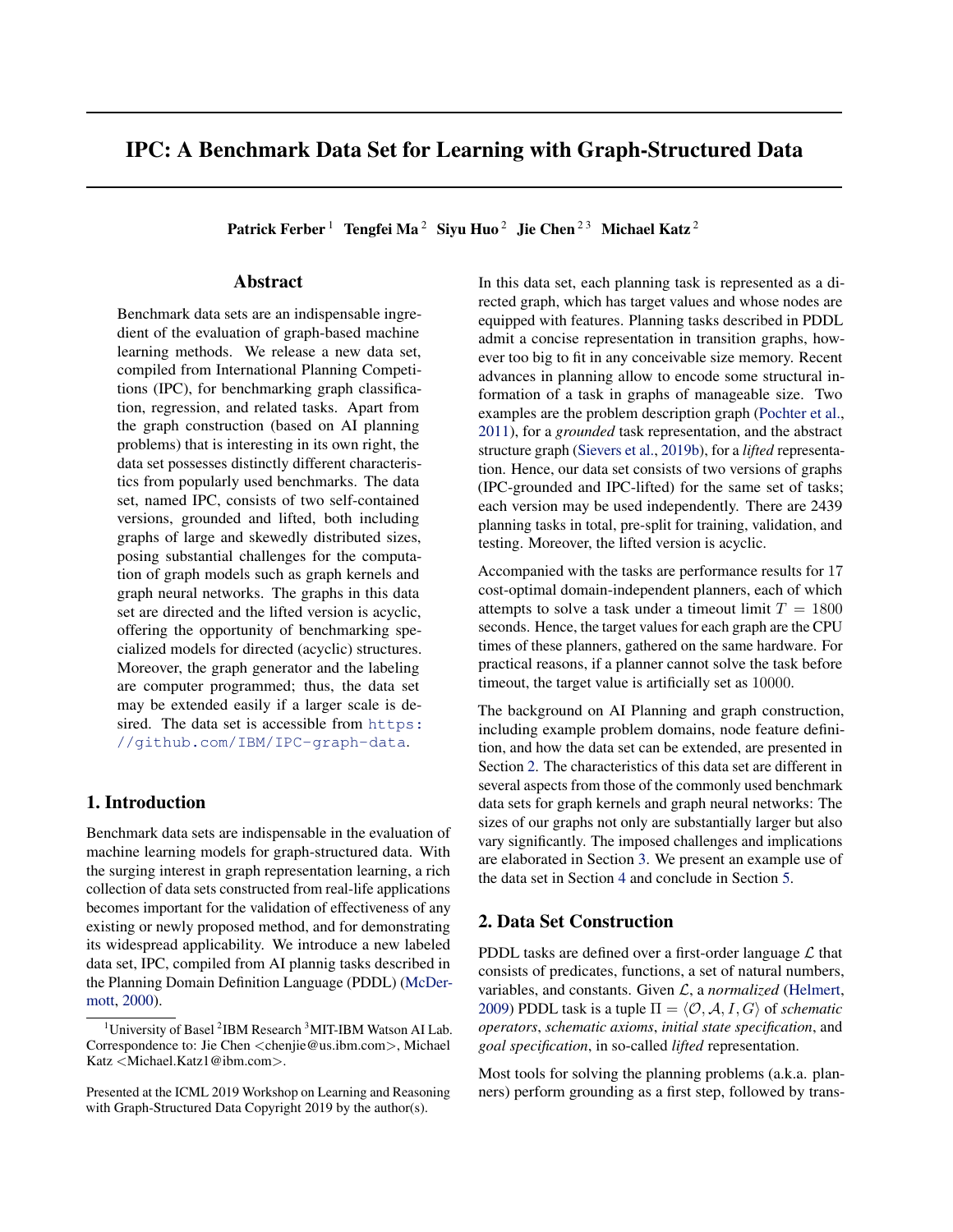IPC: A Benchmark Data Set for Learning with Graph-Structured Data



Figure 1. An example planning task (described by using PDDL) and the constructed graphs.

lation into a  $SAS^+$  language (Bäckström & Nebel, [1995\)](#page-4-0). In SAS<sup>+</sup>, a task  $\Pi = \langle V, O, A, s_0, s_\star \rangle$  consists of finitedomain *variables*, *ground operators*, *ground axioms*, *initial state*, and *the goal*.

Our data set consists of two graphical representations per planning task. These representations losslessly encode the information in the planning task and are often used for the computation of *structural symmetries* [\(Shleyfman et al.,](#page-4-0) [2015\)](#page-4-0). The graph obtained from the grounded representation SAS<sup>+</sup> is called the *problem description graph (PDG)* [\(Pochter et al.,](#page-4-0) [2011\)](#page-4-0). We present here the definition extended to support conditional effects and axioms and refer the reader to [Sievers et al.](#page-4-0) [\(2019a\)](#page-4-0) for further details.

**Definition 1** Let  $\Pi = \langle V, V_d, \mathcal{O}, \mathcal{A}, s_d, s_0, s_* \rangle$  be a SAS<sup>+</sup> *task. The* problem description graph *of* Π *is the digraph*  $\langle N, E \rangle$  *with nodes* 

$$
N = \{n_0, n_\star\} \cup \{n_v \mid v \in \mathcal{V}\} \cup N_f \cup N_\mathcal{O} \cup \{n_a \mid a \in \mathcal{A}\},\
$$

*where*  $N_f = \{n_v^d \mid v \in V, d \in \text{dom}(v)\}\$ and  $N_{\mathcal{O}} = \{n_o \mid v \in V, d \in \text{dom}(v)\}\$  $o ∈ O$ <sup>}</sup>  $∪$  { $n_o<sup>e</sup> ∣ o ∈ O, e ∈ effs(o)$ }, and edges

$$
E = E_0 \cup E_{\star} \cup E_v \cup E_a \cup E_o, \text{ where}
$$

$$
E_0 = \{\langle n_0, n_v^d \rangle \mid s_0[v] = d\}
$$
  
\n
$$
E_{\star} = \{\langle n_g, n_v^d \rangle \mid v \in vars(s_{\star}), s_{\star}[v] = d\}
$$
  
\n
$$
E_v = \{\langle n_v, n_v^d \rangle \mid d \in dom(v)\}
$$
  
\n
$$
E_a = \{\langle n_a, n_v^d \rangle \mid a \in A, v \in vars(pre(a)), pre(a)[v] = d\}
$$
  
\n
$$
\cup \{\langle n_a, n_v^d \rangle \mid a \in A, var(a) = v, val(a) = d\}
$$
  
\n
$$
E_o = \{\langle n_o, n_v^d \rangle \mid o \in O, v \in vars(pre(o)), pre(o)[v] = d\}
$$
  
\n
$$
\cup \{\langle n_c, n_c^e \rangle \mid e \in effs(o)\}
$$
  
\n
$$
\cup \{\langle n_c^d, n_c^e \rangle \mid \langle c, \cdot, \cdot \rangle \in effs(o), v \in vars(c), c[v] = d\}
$$
  
\n
$$
\cup \{\langle n_c^e, n_v^d \rangle \mid \langle \cdot, v, d \rangle \in effs(o)\}.
$$

The graph obtained from the lifted PDDL representations is called the *abstract structure graph (ASG)* [\(Sievers et al.,](#page-4-0) [2019b\)](#page-4-0). Planning tasks in PDDL can be naturally modeled as abstract structures, which, in turn, can be represented as graphs. In what follows we present the definitions of *abstract structures* and *abstract structure graphs*, referring the reader to [Sievers et al.](#page-4-0) [\(2019b\)](#page-4-0) for further details.

Definition 2 [\(Sievers et al.,](#page-4-0) [2019b\)](#page-4-0) *Let* S *be a set of symbols, where each*  $s \in S$  *is associated with a type t(s). The set of* abstract structures *over* S *is inductively defined as follows:*

- *each symbol* s ∈ S *is an abstract structure, and*
- *for abstract structures*  $A_1, \ldots, A_n$ , the set  ${A_1, \ldots, A_n}$  *and the tuple*  $\langle A_1, \ldots, A_n \rangle$  *are abstract structures.*

Using the language  $\mathcal L$  of a PDDL task  $\Pi$ , each part of  $\Pi$ can inductively be defined as an abstract structure, with the symbols of  $\mathcal L$  forming the basic abstract structures. Finally, abstract structures can be naturally turned into a graph.

Definition 3 [\(Sievers et al.,](#page-4-0) [2019b\)](#page-4-0) *Let* A *be an abstract structure over S. The abstract structure graph*  $ASG_A$  *<i>is a digraph*  $\langle N, E \rangle$ *, defined as follows.* 

- N *contains a node* A *for the abstract structure* A*. If* N *contains a node for*  $A' = \{A_1, \ldots, A_n\}$  *or*  $A' = \langle A_1, \ldots, A_n \rangle$ , it also contains the nodes for A1, . . . , An*.*
- For every set (sub-)structure  $A' = \{A_1, \ldots, A_n\}$  there  $are edges A' \rightarrow A_i for i \in \{1, \ldots, n\}.$
- For every tuple (sub-)structure  $A' = \langle A_1, \ldots, A_n \rangle$ , the graph contains auxiliary nodes  $n_1^{A'}, \ldots, n_n^{A'}$ , an  $\textit{edge A'} \rightarrow n_1^{A'}, \textit{and edges } n_{i-1}^{A'} \rightarrow n_i^{A'} \textit{for } 1 < i \leq n.$ For each component  $A_i$ , there is an edge  $n_i^{A'} \rightarrow A_i$ .

Note that the edges in ASGs are from the abstract structures to their sub-structures, which results in acyclic graphs.

In both PDG and ASG, the node features are one-hot according to the self-explanatory node type indicated in the above definitions.

The aim in classical planning is to find a sequence of ground operators that, if applied to the initial state, will necessarily transform it into a goal state. Such a sequence is called a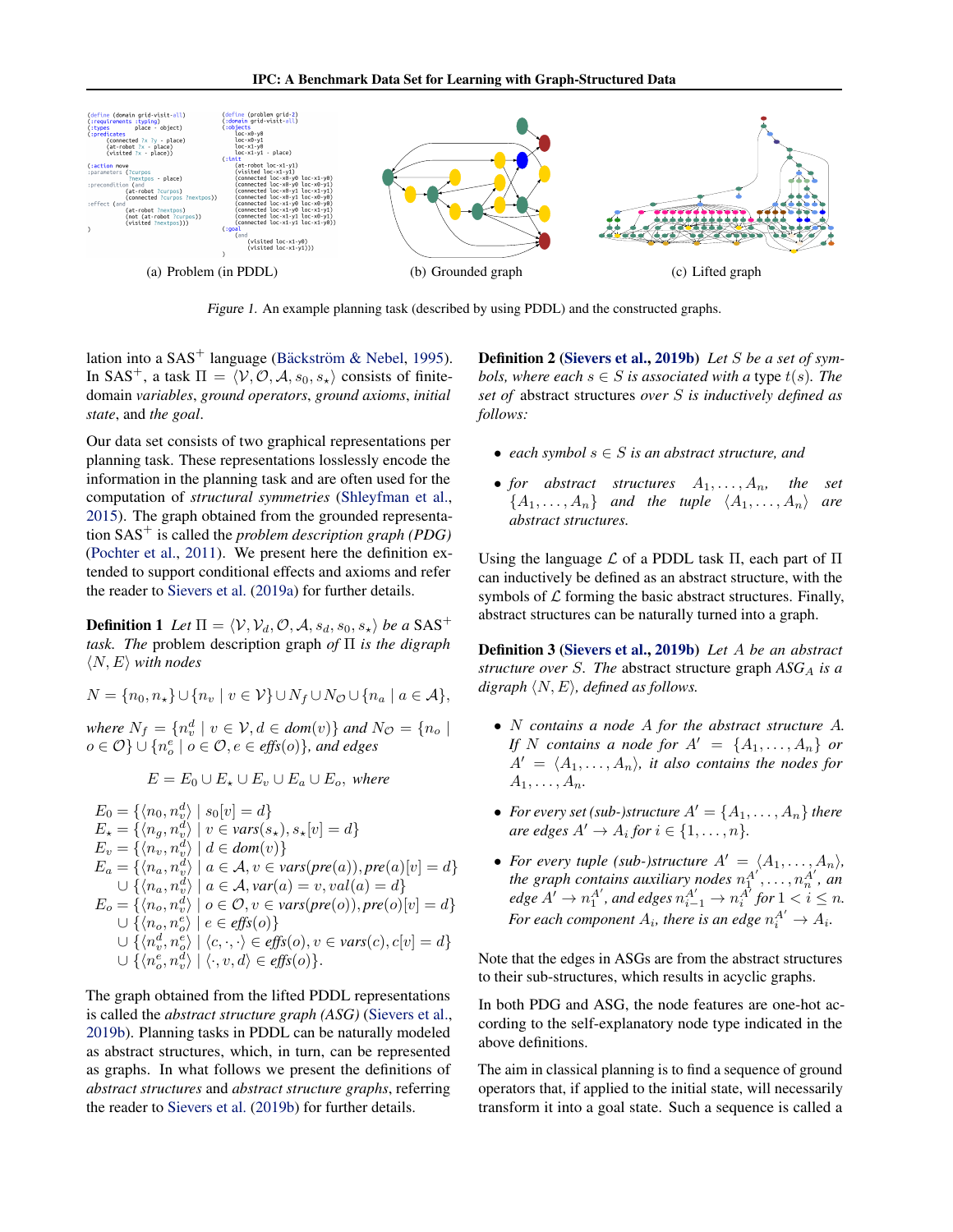<span id="page-2-0"></span>*plan*. Assigning a quantitative cost to each ground operator, the cost of a plan is defined as the sum over the costs of its operators. The goal of cost-optimal classical planning is to find a provably cheapest plan. There exist dozens if not hundreds of highly parameterized methods for heuristic guidance computation, giving rise to an enormous possible number of planners. As even the classical planning is PSPACE-hard, there cannot be one planner that will work well on all possible planning problems. Thus, finding a planner that works well on a given planning problem is a challenging task.

While planners are often domain-independent, in the sense that they depend only on the information encoded in PDDL, the planning tasks encode computational problems from various domains. These domains range from puzzles or one-person games (e.g., towers of Hanoi, 15-puzzle, freecell, and sokoban), to real-life domains (e.g., task planning and automated control of autonomous systems: greenhouse logistics, rovers, elevators, satellites), as well as emerging domains (e.g., genome editing distance computation).

Many of the existing domains were introduced through International Planning Competitions, which were held regularly since 1998. Each such competition, intended for comparing the performance of domain-independent planners, introduced new, previously unseen domains on which submitted planners were tested. In many cases, the authors of the domains supplied not only the planning tasks, but also the generator that allowed for creating additional tasks. Some of these generators can be found at, e.g., [https://bitbucket.org/](https://bitbucket.org/planning-researchers/pddl-generators) [planning-researchers/pddl-generators](https://bitbucket.org/planning-researchers/pddl-generators).

Hence, these generators may be used to extend the current data set with little effort, although for benchmarking purpose we did not include any such task in the data set.

### 3. Statistics

A number of graph statistics, compared with those of commonly used datasets [\(Kersting et al.,](#page-4-0) [2016\)](#page-4-0) for benchmarking graph kernels and graph neural networks, are reported in Table [1](#page-3-0) and Figures [2](#page-5-0) and [3](#page-5-0) in the supplementary material. Observations follow.

- 1. The IPC graphs are significantly larger. The graphs in other data sets under comparison generally have tens to hundreds of nodes, but 39% of the graphs in IPCgrounded and 63% in IPC-lifted have over 1,000 nodes. The largest graph in IPC-grounded has 87,140 nodes, and the number for IPC-lifted is 238,909.
- 2. Note that the size of the largest graph is often the memory bottleneck indicator for graph neural networks, because the batch size is at least this number

in stochastic training. Hence, our data set poses substantial challenges for the computation of many neural graph models.

- 3. The sizes of the IPC graphs are highly skewed, compared to those of other data sets. For many machine learning tasks, especially in the unsupervised setting, the notion of similarity is key to clustering and categorization. When the sizes of two graphs significantly differ, the intuition of similarity is challenged. After all, what does it mean by saying "a graph with 10 nodes is similar to another graph with 100,000 nodes?"
- 4. The lifted graphs are the most sparse, compared to the grounded ones and graphs in other data sets.
- 5. Similar to many other data sets, the IPC graphs are not necessarily connected. However, the main connected component generally dominates. Hence, graph neural networks still suffer the memory bottleneck caused by the exceedingly large graphs.
- 6. Despite the difference in size and density, the IPC graphs have a moderate diameter, similar to other data sets. The number of layers in a graph neural network of neighborhood-aggregation style is often questioned beyond hyperparameter tuning; and speculation attributes to the diameter of the graphs. Meanwhile, it has been widely acknowledged that neighborhood aggregation is a type of Laplacian smoothing and too many layers lead to oversmoothing [\(Li et al.,](#page-4-0) [2018;](#page-4-0) [Xu et al.,](#page-4-0) [2018;](#page-4-0) [Klicpera et al.,](#page-4-0) [2019\)](#page-4-0). The diameter statistics may be useful for the analysis of the role of small-world structures handled by graph neural networks.

# 4. Example Use

For an illustration of the use of the data set, we focus on the problem of cost-optimal planning, whose goal is to solve as many tasks by using cost-optimal planners as possible, each given a time limit  $T$ . Hence, for each of the 17 target values, we convert it to 0 if the value  $\leq T$  and 1 otherwise. For each target, the problem becomes a binary classification and thus a probability value between 0 and 1 is output. We select the planner corresponding to the smallest probability and confirm success if its actual planning time is smaller than the timeout limit  $T$ . Test accuracy (percentage of successfully solved tasks) is reported.

Three methods for comparison are (a) an image-based CNN whereby the gray-scale image is converted from the adjacency matrix of the graph; (b) a graph convolutional network (GCN) [\(Kipf & Welling,](#page-4-0) [2017\)](#page-4-0) with attention readout; and (c) a gated graph neural network (GG-NN) [\(Li et al.,](#page-4-0) [2016\)](#page-4-0). For details of the CNN architecture, see [Katz et al.](#page-4-0) [\(2018\)](#page-4-0).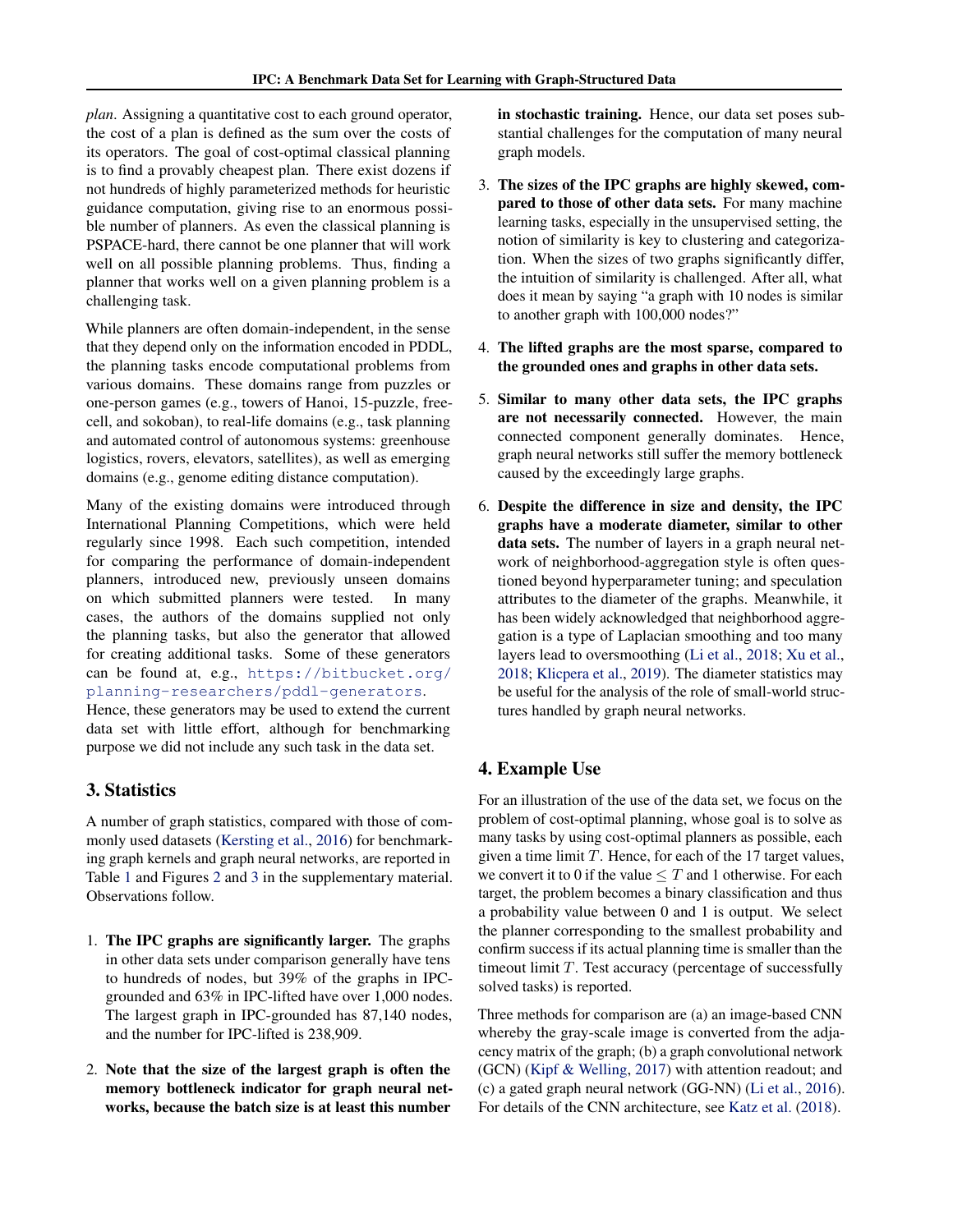<span id="page-3-0"></span>

|                                    | IPC-grounded      | IPC-lifted         | REDDIT-MULTI-12k | <b>REDDIT-BINARY</b> |
|------------------------------------|-------------------|--------------------|------------------|----------------------|
| Type                               | directed          | <b>DAG</b>         | undirected       | undirected           |
| #Graphs                            | 2.439             | 2,439              | 11.929           | 2,000                |
| Total #Nodes                       | 6,233,856         | 9,816,948          | 4,669,116        | 859,254              |
| Max #Nodes                         | 87,140            | 238,909            | 3,782            | 3,782                |
| Mean (Std) #Nodes                  | 2,555.9 (6,099.0) | 4,025.0 (14,507.6) | 391.4 (428.7)    | 429.6 (554.1)        |
| Mean (Std) Ave Degree <sup>1</sup> | 12.3(131.0)       | 2.9(35.1)          | 4.7(27.6)        | 4.6(41.3)            |
| Mean (Std) # $CC2$                 | 1.09(0.61)        | 1.14(0.49)         | 2.81(2.65)       | 2.48(2.47)           |
| Mean (Std) $Diam3,4$               | 8.2(2.3)          | 17.1(1.5)          | 10.9(3.1)        | 9.7(3.1)             |

Table 1. Statistics of IPC, compared with that of the other commonly used benchmark data sets.

<sup>1</sup> "Ave Degree" is the average node degree (of the undirected version of the graph).

 $2$  "CC" means connected components (of the undirected version of the graph).

<sup>3</sup> "Diam" means diameter. Because a graph may consist of multiple connected components, we define the diameter as the maximum of the diameters of each connected component.

 $4$  For large graphs, the diameter is too costly to compute. Hence, for IPC, only the diameters of 94.3% of the graphs are computed. For other data sets, diameters of all graphs are computed.

|                                    | <b>COLLAB</b> | NCI1       | <b>DD</b>    | <b>PROTEINS</b> | <b>ENZYMES</b> | <b>MUTAG</b> |
|------------------------------------|---------------|------------|--------------|-----------------|----------------|--------------|
| Type                               | undirected    | undirected | undirected   | undirected      | undirected     | undirected   |
| #Graphs                            | 5,000         | 4.110      | 1,178        | 1,113           | 600            | 188          |
| Total #Nodes                       | 372,474       | 122,747    | 334,925      | 43.471          | 19,580         | 3,371        |
| Max #Nodes                         | 492           | 111        | 5,748        | 620             | 126            | 28           |
| Mean (Std) #Nodes                  | 74.5(62.3)    | 29.9(13.6) | 106.5(284.3) | 39.1(45.8)      | 32.6(15.3)     | 18.0(4.6)    |
| Mean (Std) Ave Degree <sup>1</sup> | 132.0 (158.5) | 4.3(1.6)   | 10.1(3.4)    | 7.5(2.3)        | 7.6(2.3)       | 4.4(1.5)     |
| Mean (Std) # $CC^2$                | 1(0)          | 1.19(0.57) | 1.02(0.18)   | 1.08(0.52)      | 1.24(3.61)     | 1(0)         |
| Mean (Std) $Diam3,4$               | 1.9(0.3)      | 13.3(5.1)  | 19.9(7.7)    | 11.6(7.9)       | 10.9(4.8)      | 8.2(1.8)     |

The data set has been pre-split for training, validation, and testing. Table 2 reports the test accuracy. Additionally, we re-split the training/validation combination as a form of cross validation, whereby we fix the test set because it comes from the most recent International Planning Competition. Two forms of random re-splits are possible. One is to preserve the domains of the planning tasks (i.e., tasks from the same domain cannot appear in both training and validation), and the other is free from this restriction. We call the former *domain split* and the latter *random split*. For each type of re-split, we perform ten randomizations. Table 3 reports the test accuracy together with standard deviation. From both tables, one sees that the lifted graphs yield much higher accuracy and GCN outperforms the other two methods.

Table 2. Percentage of solved tasks in the test set.

| Method     | Grounded | Lifted |
|------------|----------|--------|
| <b>CNN</b> | 73.1%    | 86.9%  |
| <b>GCN</b> | 80.7%    | 87.6%  |
| GG-NN      | 77.9%    | 81.4%  |

Table 3. Percentage of solved tasks in the test set (lifted graphs). Multiple training/validation splits.

| Method | Domain Splits      | <b>Random Splits</b> |
|--------|--------------------|----------------------|
| CNN.   | $82.1\%$ (6.6%)    | $86.1\% (5.5\%)$     |
| GCN.   | $85.6\%$ $(5.5\%)$ | $87.2\%$ $(3.5\%)$   |
| GG-NN  | 76.6% (5.8%)       | 74.4\% (2.7\%)       |

### 5. Conclusions

We have described a new data set, IPC, for benchmarking graph-based learning models (e.g., graph kernels and graph neural networks) in classification, regression, and related uses. The graphs are constructed from AI planning tasks appearing in International Planning Competitions, without requiring human efforts for labeling, and may be extended with random instances of planning problems. The data set has distinctively different statistics from other popularly used benchmarks: the graphs are much larger and their sizes vary substantially. Moreover, the lifted version of the data set is comprised of directed acyclic graphs, enabling the development of specialized graph models. We anticipate that the data set is a valuable inclusion to the current collection of commonly used benchmarks for validating the effectiveness of existing and forthcoming graph methods.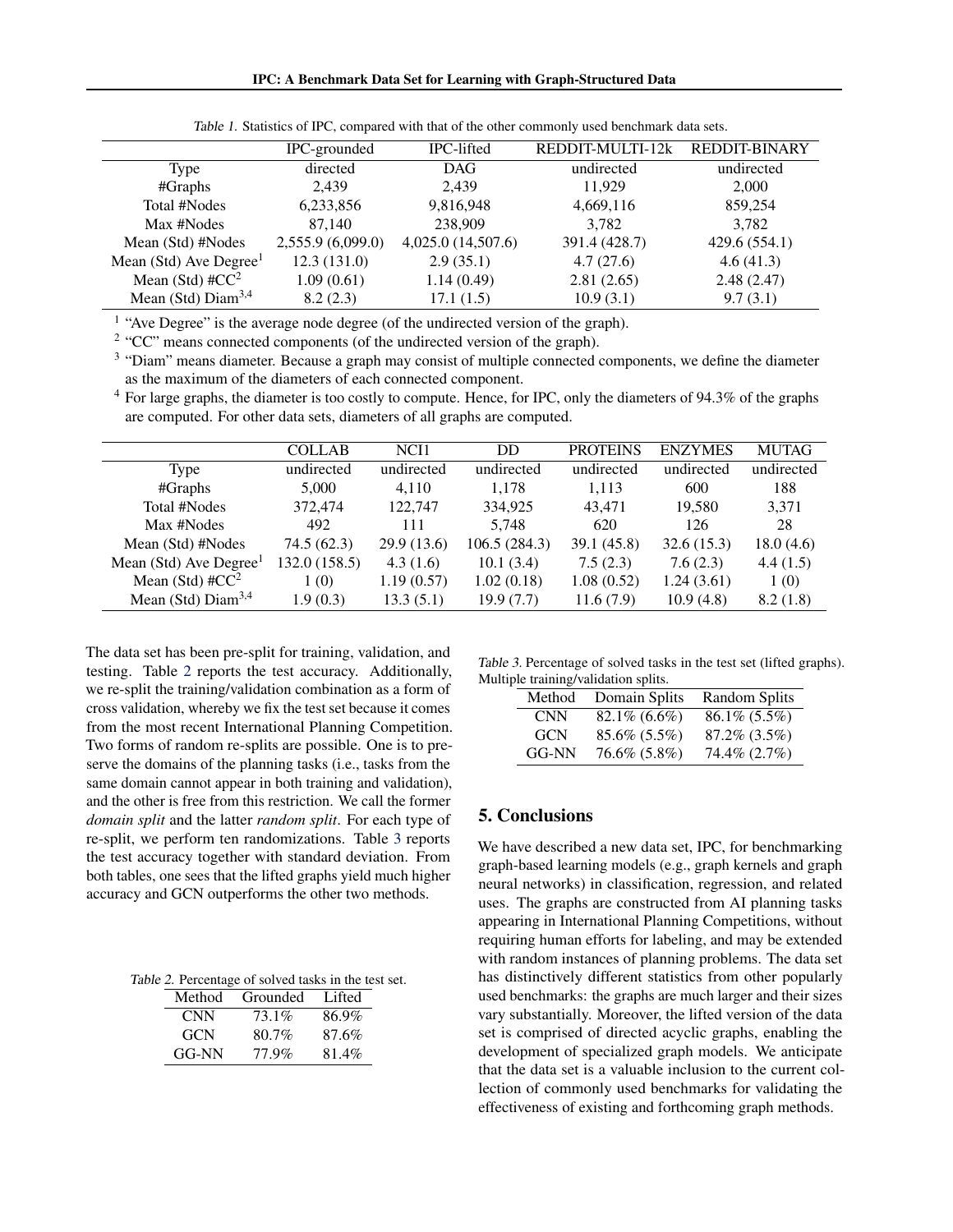#### <span id="page-4-0"></span>References

- Bäckström, C. and Nebel, B. Complexity results for  $SAS^+$ planning. 11(4):625–655, 1995.
- Helmert, M. Concise finite-domain representations for PDDL planning tasks. *AIJ*, 173:503–535, 2009.
- Katz, M., Sohrabi, S., Samulowitz, H., and Sievers, S. Delfi: Online planner selection for cost-optimal planning. In *IPC-9 planner abstracts*, 2018.
- Kersting, K., Kriege, N. M., Morris, C., Mutzel, P., and Neumann, M. Benchmark data sets for graph kernels, 2016. URL [http://graphkernels.cs.](http://graphkernels.cs.tu-dortmund.de) [tu-dortmund.de](http://graphkernels.cs.tu-dortmund.de).
- Kipf, T. N. and Welling, M. Semi-supervised classification with graph convolutional networks. In *ICLR*, 2017.
- Klicpera, J., Bojchevski, A., and Gnnemann, S. Predict then propagate: Graph neural networks meet personalized pagerank. In *ICLR*, 2019.
- Li, Q., Han, Z., and Wu, X.-M. Deeper insights into graph convolutional networks for semi-supervised learning. In *AAAI*, 2018.
- Li, Y., Tarlow, D., Brockschmidt, M., and Zemel, R. Gated graph sequence neural networks. In *ICLR*, 2016.
- McDermott, D. The 1998 AI Planning Systems competition. 21(2):35–55, 2000.
- Pochter, N., Zohar, A., and Rosenschein, J. S. Exploiting problem symmetries in state-based planners. In *AAAI*, 2011.
- Shleyfman, A., Katz, M., Helmert, M., Sievers, S., and Wehrle, M. Heuristics and symmetries in classical planning. In *AAAI*, 2015.
- Sievers, S., Katz, M., Sohrabi, S., Samulowitz, H., and Ferber, P. Deep learning for cost-optimal planning: Taskdependent planner selection. In *Proc. AAAI 2019*, 2019a.
- Sievers, S., Rger, G., Wehrle, M., and Katz, M. Theoretical foundations for structural symmetries of lifted pddl tasks. In *Proc. ICAPS 2019*, 2019b.
- Xu, K., Li, C., Tian, Y., Sonobe, T., ichi Kawarabayashi, K., and Jegelka, S. Representation learning on graphs with jumping knowledge networks. In *ICML*, 2018.

#### A. Additional Information of Graph Statistics

See Figures [2](#page-5-0) and [3.](#page-5-0)